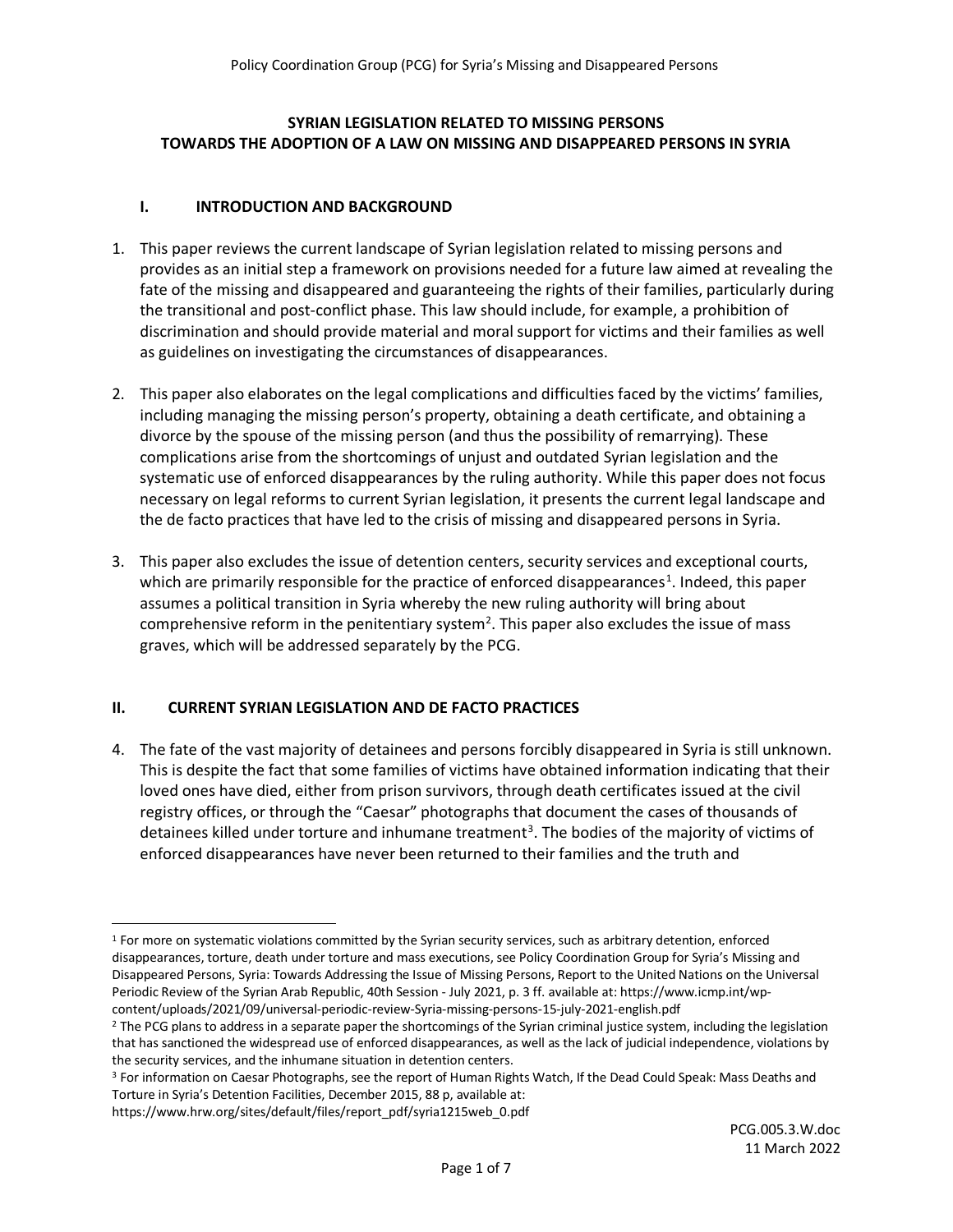circumstances of their death have not been established. [4](#page-1-0) Syria is also full of mass graves that have either not yet been discovered or professionally exhumed<sup>[5](#page-1-1)</sup>, precluding the identification of the victims and the return of their remains to their families. Many Syrians have also gone missing on migration routes, and the remains of those deceased have not been found nor did the fate of those living reveal<sup>[6](#page-1-2)</sup>. Serious human rights violations continue to be committed by the Syrian security services, exceptional courts and other de facto authorities. [7](#page-1-3) Indeed, Syrian legislation has sanctioned both authoritarianism and the widespread use of enforced disappearances.<sup>[8](#page-1-4)</sup>

- 5. Investigating the fate of the missing, especially the forcibly disappeared, in Syria is considered extremely dangerous and complex for families<sup>9</sup>, particularly due to the weakness or absence of institutions for missing persons, the lack of clear legal and judicial procedures, and the fact that Syrian security services continue to commit systematic human rights violations with complete impunity. The massive destruction of parts of Syria and ongoing conflict have also resulted in the displacement of millions of Syrians, limiting their access to state institutions, including Sharia courts, prisons and detention centers. This has complicated the process of searching for their missing relatives. Families of the missing have also been subjected to severe harassment, and even arrests and extortion when searching for their loved ones.<sup>[10](#page-1-6)</sup> Syrian authorities have also used detention and enforced disappearances to obtain financial gains. Families of detainees are often required to pay bribes to intermediaries and officials, including security agents, judges and military personnel, to obtain information, visit, or release the forcibly disappeared. Unfortunately, even after paying huge sums of money, most families receive incorrect information or no information at all.<sup>[11](#page-1-7)</sup>
- 6. Families of victims face serious challenges in managing the assets and property of the missing as judges sometimes refuse to assign a legal representative or agent for the missing person<sup>12</sup>. The complexities faced by families of the missing further increased with the issuance of Circular No. 30 by the Syrian Ministry of Justice on 16 September 2019<sup>13</sup>, which requires a person to obtain a security clearance before applying for a power of attorney for an absent or missing person. There are also numerous Syrian laws that violate property rights and may affect the property of missing

<span id="page-1-0"></span> <sup>4</sup> The Day After, On the Brink of Despair: Experiences of Families of Persons Forcibly Disappeared by the Syrian Regime, April 2020, p. 13.

<span id="page-1-1"></span><sup>5</sup> For more information about mass graves in North East Syria, see the report of the International Commission on Missing Persons, "The Missing in North East Syria: a Stocktaking", 25 March 2020, pp. 9 and beyond, available at:

https://www.icmp.int/wp-content/uploads/2020/05/icmp-gr-mena-065-6-w-doc-stocktaking-missing-persons-in-north-eastsyria.pdf See also, Abd al-Razzaq al-Husayn, Mass Graves and the Missing in Raqqa, Jumhuriya, 5 September 2019, available at: <https://www.aljumhuriya.net/ar/content/22258778>

<span id="page-1-2"></span> $6$  For more information about the issue of missing migrants, see the website of the International Organization for Migration (IOM)'s Missing Migrants Project : <https://missingmigrants.iom.int/>

<span id="page-1-3"></span><sup>7</sup> For more on the Syrian legislative framework contributing to enforced disappearances, see Syria: Towards Addressing the Issue of Missing Persons, *op. cit.,* p. 7 ff. 8 Abd al-Razzaq al-Husayn, *op. cit.*

<span id="page-1-4"></span>

<span id="page-1-5"></span><sup>9</sup> For more on how to search for missing persons in Syria, see On the Brink of Despair: Experiences of Families of Persons Forcibly Disappeared by the Syrian Regime, *op. cit.*, pp. 11-12.

<span id="page-1-7"></span><span id="page-1-6"></span><sup>&</sup>lt;sup>10</sup> Syria: Towards Addressing the Issue of the Missing, *op. cit.*, p. 7.<br><sup>11</sup> *Ibid*. see also The Association of Detainees and the Missing in Sednaya Prison: Forcibly Disappeared in Syrian Detention Centers: Research about the details of the Process of Forced disappearance process and the Fate of the Victims, December 2020, p. 4.

<span id="page-1-9"></span><span id="page-1-8"></span><sup>&</sup>lt;sup>12</sup> The Missing in North East Syria: a Stocktaking, *op. cit.*, p. 18.<br><sup>13</sup> Amended by the decision of the first Shariah law judge in Damascus on 29 September 2021.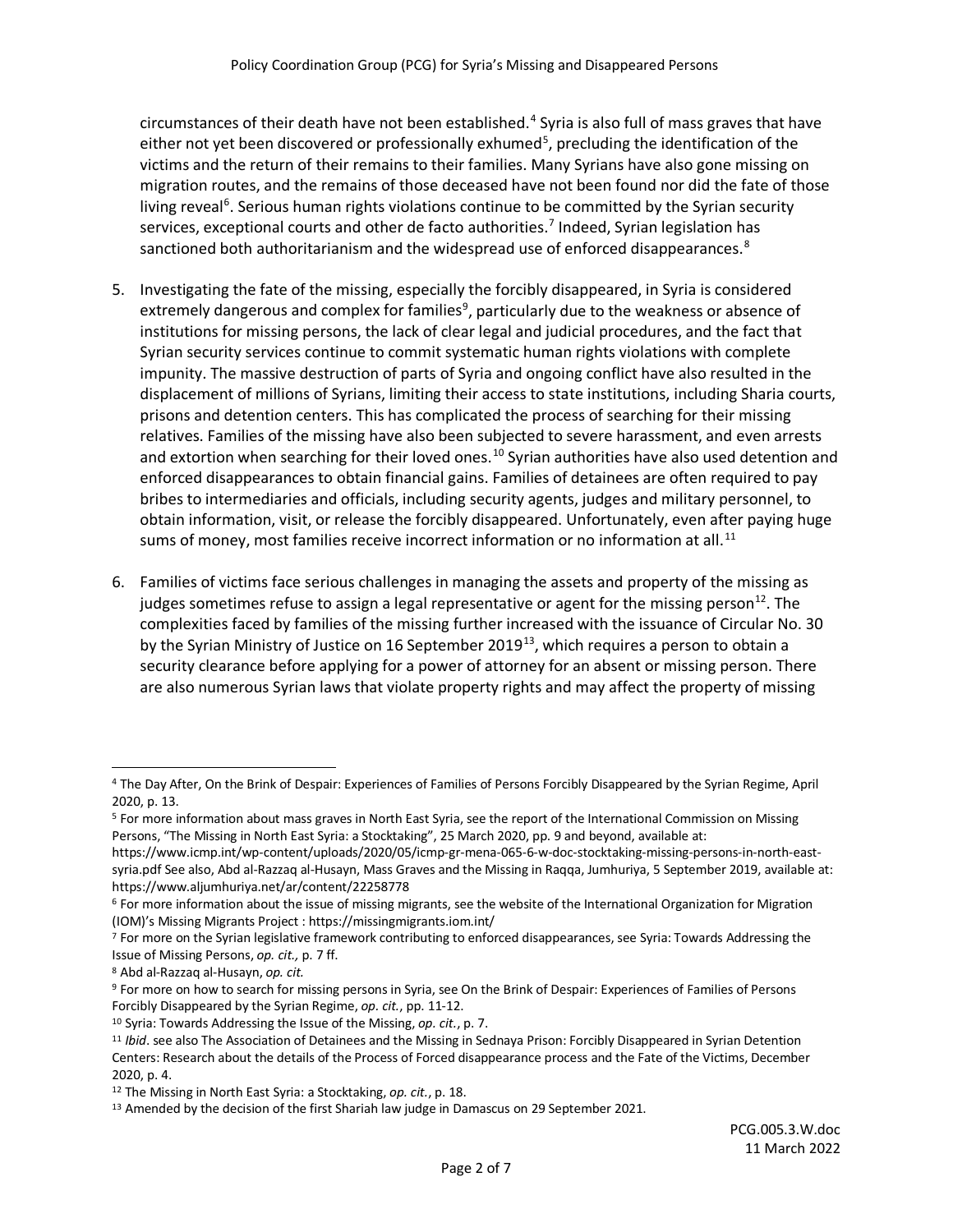persons, including the 'Counter-Terrorism' Law (No. 19 of 2012)<sup>[14](#page-2-0)</sup> and the Property Law (No. 10 of  $2018$ <sup>[15](#page-2-1)</sup>.

- 7. As men have gone missing at higher rates than women in Syria, wives, sisters, mothers and daughters, are often left with the responsibility of searching for their loved ones and dealing with unclear and complicated legal procedures stemming from the legislative shortcomings, corruption, and the absence of specialized institutions for missing persons.<sup>[16](#page-2-2)</sup> In addition to the psychological pain of losing the breadwinner, and the financial burden of providing for their families, women often endure the difficulty of moving from one governorate to another to inquire about missing persons at various state institutions, including the judiciary, police, security services and the civil registry. They are often subjected to physical and emotional blackmail and sexual exploitation, as well as intimidation and retaliation. Additionally, they face obstacles in seeking to act as legal agents to manage their missing relative's property, or to sue to obtain a divorce<sup>[17](#page-2-3)</sup> or death certificate for the missing person. [18](#page-2-4) Syrian women are also subjected to discrimination under Syrian laws, especially in terms of personal status. For example, the guardianship of a minor is entrusted to the father, and in the event of his death or absence, it goes to the agnatic grandfather or the father's relatives, while the mother's rights come last.<sup>[19](#page-2-5)</sup> Women have also been subjected to arrest and enforced disappearances along with their children. Women, who were pregnant when arrested or subsequently raped, have given birth in detention centers without the necessary medical attention or care.<sup>[20](#page-2-6)</sup> In addition, many Syrian children have been arrested, forcibly disappeared and even executed by order of the Military Courts. Their bodies are rarely handed over to their families.<sup>[21](#page-2-7)</sup>
- 8. The current legislative and institutional environment related to missing persons remains inadequate and unfair. These issues are amplified by the absence of a unified, coherent law or set of laws on

<span id="page-2-6"></span>content/uploads/2018/05/FORGOTTEN-CHILDREN-July-EN-2.pdf

<span id="page-2-0"></span><sup>&</sup>lt;sup>14</sup> This law defines terrorism broadly to include protected human rights activities and peaceful opposition (See Article 1 and 2 of this law). Furthermore, Legislative Decree No. 63 of 2012 allows the Ministry of Finance to seize the movable and immovable properties of persons who fall under the Counter-Terrorism Law.<br><sup>15</sup> For more information, see The Day After, HLP Working Group - 2020 Research, The Reality of Housing, Land and Property

<span id="page-2-1"></span>Rights in Syria, April 2021, p. 134, Available at: https://tda-sy.org/wp-content/uploads/2021/ 04/HLP-EN.pdf Similarly, the Ministry of Finance can also seize the funds of persons who have not completed the mandatory military service, according to Law No. 35 of 2017. See International Commission on Missing persons, Missing Persons in North East Syria: A Stocktaking, 25 March 2020, available at: https://www.icmp.int/wp-content/uploads/2020/05/icmp-gr-mena-065-6-w-doc-stocktaking-missingpersons-in-north-east-syria.pdf

<span id="page-2-2"></span><sup>16</sup> See below.

<span id="page-2-3"></span><sup>&</sup>lt;sup>17</sup> Article 109 of the Personal Status Law has given the wife of missing persons the right to seek separation a year after her husband's absence. This requires complex legal procedures, including the need for the wife to obtain a police report or an official record stating his status as missing. See Missing Persons in North East Syria: A Stocktaking, op.cit. p. 22.

<span id="page-2-4"></span><sup>18</sup> Female-headed households are especially vulnerable. Women's names are often excluded from documents pertaining to housing, land, and property, and as a result they face challenges to secure or prove inheritance rights or marital status. See Joint Submission for the 3rd Cycle of the Universal Periodic Review for the Syrian Arab Republic, 12 November 2021, point 11, available at[: https://cihrs.org/syria-universal-periodic-review-must-center-the-rights-of-the-detained-the-disappeared-and](https://cihrs.org/syria-universal-periodic-review-must-center-the-rights-of-the-detained-the-disappeared-and-their-families/#PDF)[their-families/#PDF,](https://cihrs.org/syria-universal-periodic-review-must-center-the-rights-of-the-detained-the-disappeared-and-their-families/#PDF) quoted from the Independent International Commission of Inquiry on the Syrian Arab Republic, Death Notifications in the Syrian Arab Republic, 27 November 2018, p.3-4, available at:

<span id="page-2-5"></span>https://www.ohchr.org/Documents/HRBodies/HRCouncil/CoISyria/ DeathNotificationsSyrianArabRepublic\_Nov2018.docx. 19 In this context, Article 172 of the Syrian Personal Status Law states that "The father and otherwise the agnatic grandfather shall have exclusive guardianship in regard to safeguarding, disposing of and investing the property of a minor", which is also confirmed by Article 170 of this law. The Personal Status Laws of non-Muslim communities also discriminate against women. According to Article 82 of the Personal Status Law of the Syriac Orthodox church, guardianship is not granted to the mother, except after it was granted to "the grandfather, then the brother of legal majority and afterwards the uncle and the cousin." <sup>20</sup> Urnammu, Forgotten Children, May 24, 2018, p. 15, available at: https://www.urnammu.org/wp-

<span id="page-2-7"></span><sup>21</sup> Ibid, p. 11.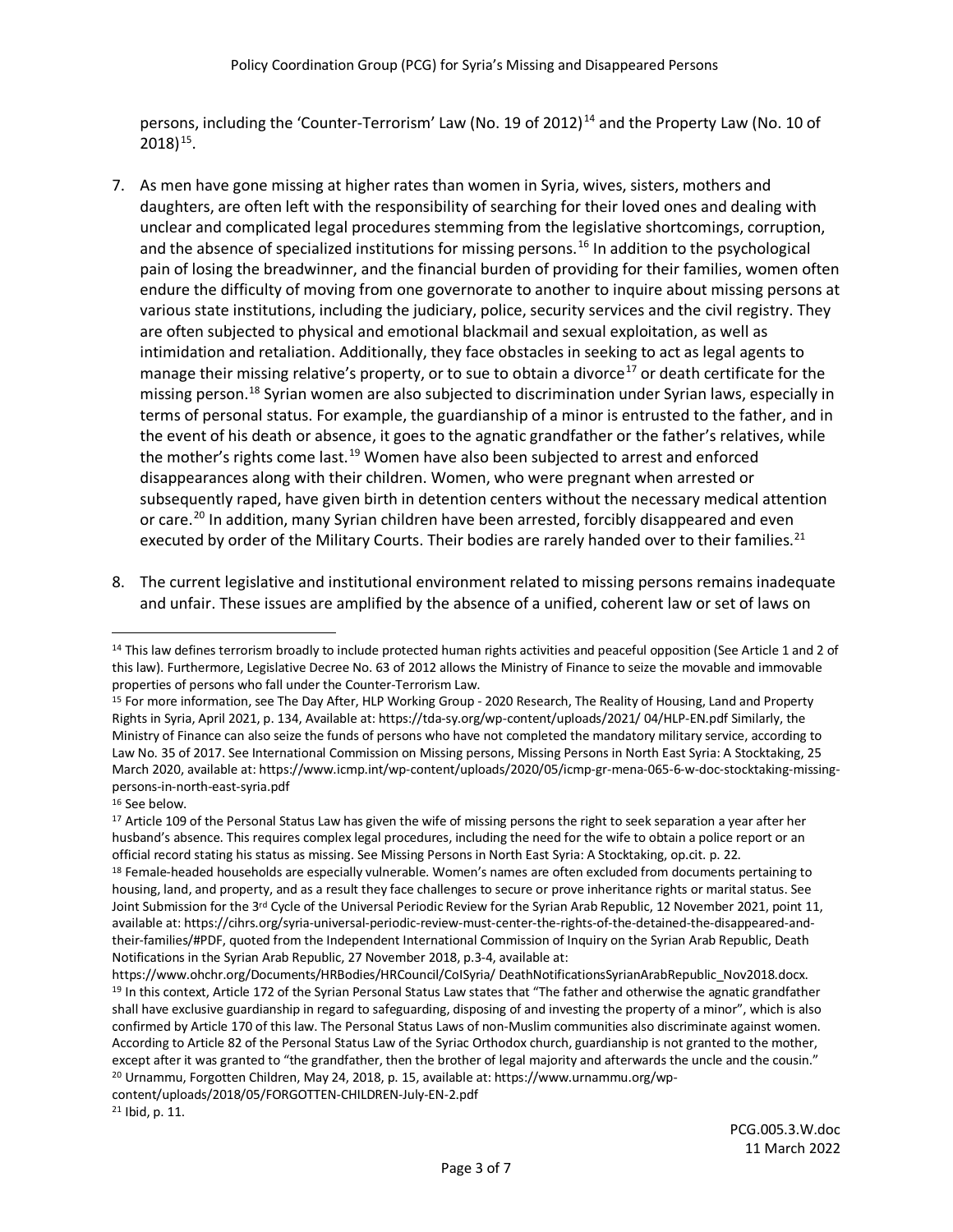missing persons in Syria. Instead, concerns are addressed in an ad hoc fashion through deficient and disjointed legal articles spread across several laws, including the Personal Status Law and the Civil Code, which were issued decades ago and lacked the necessary protections. These laws also do not take into account the events of the past decade.

- 9. For example, the Syrian Civil Code in legislative decree No. 84 of 1949 Article 34 states that: "The provisions established in special laws shall apply to the missing and absent. If no provision is prescribed in special laws, then the provisions of the Islamic Sharia shall apply."<sup>[22](#page-3-0)</sup> The Syrian Personal Status Law No. 59 of 1959 also provides a set of relevant texts, including the definition of the missing person, who is considered "any person whose life or death status is unknown, or who is alive, but whose location is unknown."<sup>[23](#page-3-1)</sup> This law adds that "a missing person is declared dead due to military operations or similar situations stipulated in the military laws in force four years after the date of his disappearance."<sup>[24](#page-3-2)</sup> Legislative Decree No. 15 of 2019 further confirms in its first article this four-year period, as it states that "a missing person who disappeared after 15 March 2011 due to war or war operations or by a terrorist gang or hostile elements is deemed a martyr four years after their disappearance, following the issuance of a death verdict." This decree also grants rights and privileges to a category of missing persons whom the Syrian authorities consider "martyrs".<sup>[25](#page-3-3)</sup>
- 10. Syria requires legislative reform to eradicate legal texts unfavorable to the rights of the missing and their families, as well as a comprehensive law that addresses the issue of the missing and forcibly disappeared, as has been done in other post-conflict countries, such as Bosnia and Herzegovina<sup>[26](#page-3-4)</sup>. The issue of missing persons, including disclosing the fate of the missing, holding perpetrators accountable and compensating victims, is an essential pillar in transitional justice and necessary for a sustainable peace.

## **III. A LAW ON MISSING PERSONS FOR SYRIA**

- **In addition to reforming Syria's current legislation to guarantee the rights of the missing and their families, the PCG calls for the adoption of a law on missing persons as part of any future political settlement and transitional period that takes into account at least the following:**
- 11. Include definitions that guarantee the rights of the families of victims and affected persons and help prevent the recurrence of violations. For example, it should include a definition of "enforced disappearance" as defined by the Rome Statute of the International Criminal Court<sup>[27](#page-3-5)</sup> and the International Convention for the Protection of All Persons from Enforced Disappearance. [28](#page-3-6) The law

<span id="page-3-0"></span><sup>&</sup>lt;sup>22</sup> Article 44 of the Syrian Civil Code, No. 84 of 1949, adds that "the domicile of the minor, the forbidden, the disappeared and the absent is the domicile of those who legally represent them."

<span id="page-3-1"></span><sup>23</sup> See Article 202.

<span id="page-3-2"></span><sup>24</sup> Article 206, paragraph 2.

<span id="page-3-3"></span><sup>25</sup> The full text of this law is available at[: https://www.egov.sy/](https://www.egov.sy/law/ar/309/0/%D8%A7%D9%84%D9%85%D8%B1%D8%B3%D9%88%D9%85+%D8%A7%D9%84%D8%AA%D8%B4%D8%B1%D9%8A%D8%B9%D9%8A+%D8%B1%D9%82%D9%85+15+%D9%84%D8%B9%D8%A7%D9%85+2019+%D8%A7%D9%84%D9%82%D8%A7%D8%B6%D9%8A+%D8%A8%D8%A5%D8%B6%D8%A7%D9%81%D8%A9+%D9%85%D8%A7%D8%AF%D8%AA%D9%8A%D9%86+%D8%A5%D9%84%D9%89+%D9%82%D8%A7%D9%86%D9%88%D9%86%D9%8A+%D8%A7%D9%84%D8%AE%D8%AF%D9%85%D8%A9+%D8%A7%D9%84%D8%B9%D8%B3%D9%83%D8%B1%D9%8A%D8%A9+%D9%88%D8%AE%D8%AF%D9%85%D8%A9+%D8%B9%D8%B3%D9%83%D8%B1%D9%8A%D9%8A+%D9%82%D9%88%D9%89+%D8%A7%D9%84%D8%A3%D9%85%D9%86+%D8%A7%D9%84%D8%AF%D8%A7%D8%AE%D9%84%D9%8A+%D8%A5%D8%B6%D8%A7%D9%81%D8%A9+%D8%A5%D9%84%D9%89+%D8%AA%D8%B9%D8%AF%D9%8A%D9%84+%D9%85%D8%A7%D8%AF%D8%AA%D9%8A%D9%86+%D9%85%D9%86+%D9%82%D8%A7%D9%86%D9%88%D9%86%D9%8A+%D8%A7%D9%84%D9%85%D8%B9%D8%A7%D8%B4%D8%A7%D8%AA+%D8%A7%D9%84%D8%B9%D8%B3%D9%83%D8%B1%D9%8A%D8%A9+%D9%88%D9%85%D8%B9%D8%A7%D8%B4%D8%A7%D8%AA+%D8%B9%D8%B3%D9%83%D8%B1%D9%8A%D9%8A+%D9%82%D9%88%D9%89+%D8%A7%D9%84%D8%A3%D9%85%D9%86+%D8%A7%D9%84%D8%AF%D8%A7%D8%AE%D9%84%D9%8A.html)

<span id="page-3-4"></span><sup>&</sup>lt;sup>26</sup> The Law on Missing Persons in Bosnia and Herzegovina was adopted on 21 October 2004. See also the Lebanese Law No. 105 on the Missing and Forcibly Disappeared, which was passed by the Lebanese Parliament on 18 November 2018.

<span id="page-3-5"></span><sup>&</sup>lt;sup>27</sup> It was adopted in Rome on 17 July 1998 and Syria has not yet acceded to it.

<span id="page-3-6"></span><sup>&</sup>lt;sup>28</sup> Article 2 states that "For the purposes of this Convention, 'enforced disappearance' is considered to be the arrest, detention, abduction or any other form of deprivation of liberty by agents of the State or by persons or groups of persons acting with the authorization, support or acquiescence of the State, followed by a refusal to acknowledge the deprivation of liberty or by concealment of the fate or whereabouts of the disappeared person, which place such a person outside the protection of the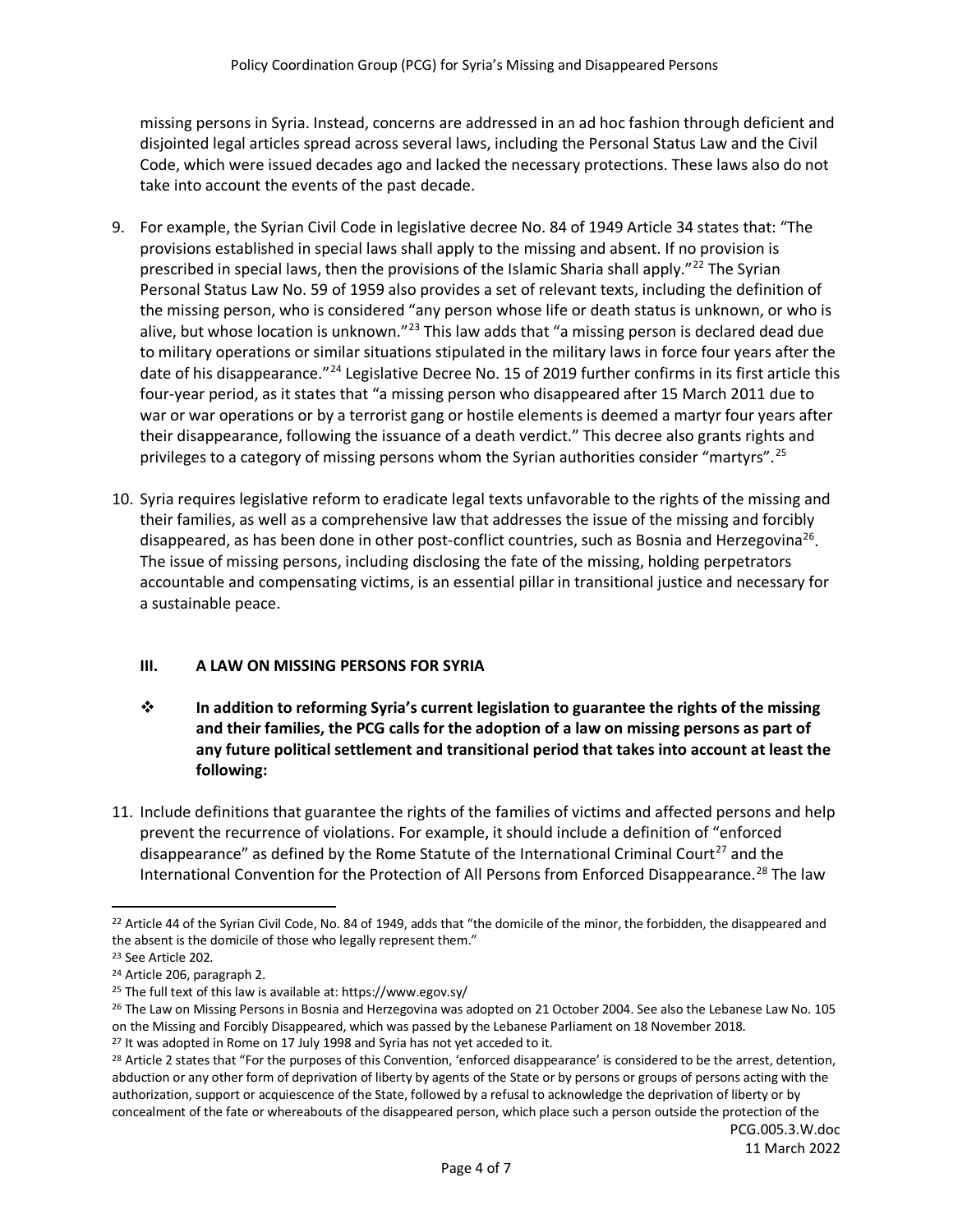should extend the definition of "victims" to the relatives of the missing up to the second degree, their adopted children, and persons who were under the responsibility or care of the disappeared person.

- 12. Include the creation of a Missing Persons Commission that establishes procedures that are clear, simple and efficient to support and coordinate with relevant State bodies in the investigation of the fate and circumstances of missing and disappeared persons inside Syria and Syrians missing outside of Syria. This Commission will also support in the prosecution of individuals responsible for the disappearance of persons, and implement other transitional justice measures including reparations and memorialization. This Commission, as well as the relatives of missing persons or their legal representatives, should have the right to access all information held by State institutions in the central registry of missing persons,  $29$  which the Commission will help create in cooperation with all relevant governmental and non-governmental bodies. The Commission will follow a victims-based approach<sup>30</sup>, and should open up branches in all Syrian governorates and outside the Syrian territory to facilitate contact with victims and their families. The Commission should be impartial and independent and have constitutional weight to ensure the effectiveness of its work<sup>31</sup>.
- 13. Elaborate as much as possible on the duties of the different State institutions, including taking all necessary measures to remove obstacles in the effective investigation of the fate and circumstances of the disappearances. This should include the obligation of these institutions to provide the families of the missing and other relevant actors with all necessary information and resources. Families should always be the holders of the information on their missing relatives, with the ability to access and update that information as needed. Families of the missing should also be guaranteed the full protection and preservation of their data in accordance with international standards.
- 14. State institutions should be responsible for issuing certificates on the status of the missing as well as other legal and identification documents, without procedural and bureaucratic hurdles.<sup>[32](#page-4-2)</sup> The law should also ensure that any arbitrarily confiscated assets are returned to their owners, including the property and assets of the missing person and their families lost pursuant to the Social Insurance Law and counter-terrorism laws $^{33}$  $^{33}$  $^{33}$ .
- 15. The proposed law must prohibit discrimination in the implementation of its provisions, whether on the basis of race, color, sex, language, religion, sectarian affiliation, social origin, religious, philosophical or political beliefs, sexual orientation, economic status, physical and mental disability,

l law." The Rome Statute extends this definition to include the forcible disappearance of persons by any political organization. In its article 7, paragraph 2, (i), it states that the enforced disappearance of persons means "the arrest, detention or abduction of persons by, or with the authorization, support or acquiescence of, a State or a political organization, followed by a refusal to acknowledge that deprivation of freedom or to give information on the fate or whereabouts of those persons, with the intention of removing them from the protection of the law for a prolonged period of time." The PCG favors the extended definition of "enforced disappearance".

<span id="page-4-0"></span><sup>&</sup>lt;sup>29</sup> These records are also referred to as a "central database" that contains information on the missing.

<span id="page-4-1"></span><sup>&</sup>lt;sup>30</sup> See PCG, Ethical Charter: Data Collection and Documentation of Syria's Missing, 30 August 2021, available at: https://www.icmp.int/wp-content/uploads/2021/07/ethical-charter-data-collection-and-documentation-of-syrias-missing-15 july-2021.pdf

<sup>31</sup> For more information on this Commission, see the full text of the constitutional paper available at[: https://www.icmp.int/wp](https://www.icmp.int/wp-content/uploads/2022/01/constitutional-paper-on-the-issue-of-missing-persons-in-syria-22-december-2021.pdf)[content/uploads/2022/01/constitutional-paper-on-the-issue-of-missing-persons-in-syria-22-december-2021.pdf](https://www.icmp.int/wp-content/uploads/2022/01/constitutional-paper-on-the-issue-of-missing-persons-in-syria-22-december-2021.pdf)

<span id="page-4-3"></span><span id="page-4-2"></span> $32$  The legal vacuum created by the absence of a death certificate jeopardizes the family members' rights to housing, land and property. See Joint Submission for the 3rd Cycle of the Universal Periodic Review for the Syrian Arab Republic, *op. cit*., point 11. <sup>33</sup> See above.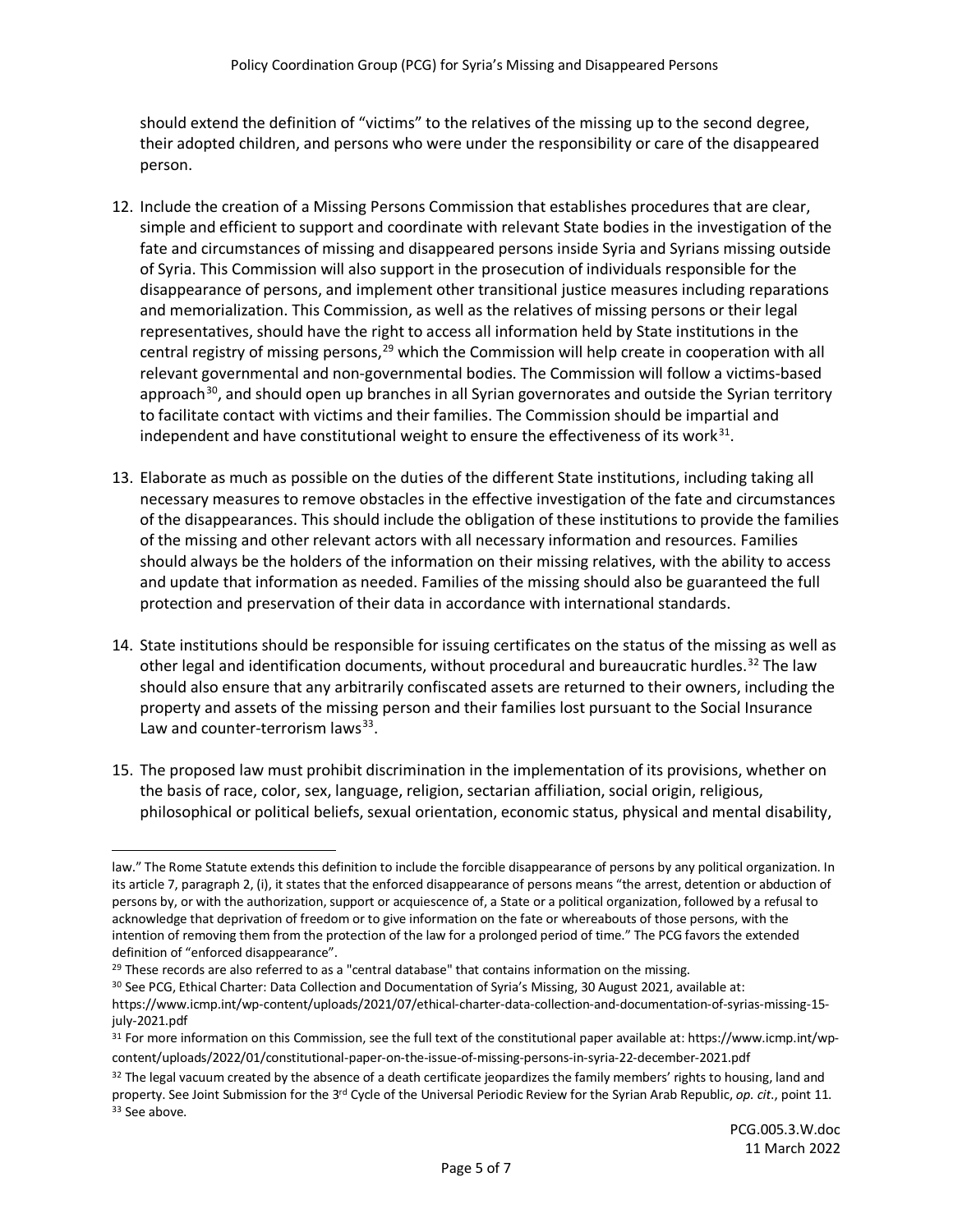or otherwise. It must also provide for the equal treatment and rights of all persons, regardless of the status of the missing person as a military personnel or civilian.

- 16. The provision of material, moral and social support remains one of the most important pillars of the law on missing persons, and must be provided to two categories of persons or bodies. The first is to the family members<sup>[34](#page-5-0)</sup> of the missing or forcibly disappeared person, in order to compensate them in proportion to the damage they have suffered. In this context, the State must ensure that these persons receive certain benefits, which may include preference in education, employment, access to health care or a monthly sum to those in urgent need of support. In addition, the State should be responsible for any burial cost if the missing or disappeared person has been found dead. The second category is to family associations and relevant civil society organizations. The State should support their programs and projects aimed at determining the fate of the disappeared, preventing the recurrence of violations and assisting victims, as well as any other memorialization efforts. In addition, special care must be given to women, children and other vulnerable and affected groups in the proposed law.
- 17. In addition to the implementation of international resolutions related to the missing and disappeared<sup>[35](#page-5-1)</sup> in the Syrian conflict,  $36$  international expertise and knowledge should be called upon for the effective investigation into the fate and circumstances of the missing. In this context, the law should include provisions for cooperation with international bodies, including the International Commission on Missing Persons (ICMP), the International Committee of the Red Cross (ICRC), and United Nations bodies working on Syria in the fields of human rights and international humanitarian  $law.<sup>37</sup>$  $law.<sup>37</sup>$  $law.<sup>37</sup>$
- 18. Given the regional and international nature of the Syrian conflict, and the many parties involved which has resulted in missing persons of various nationalities, the law must also include principles for cooperation with other governments in the investigation of the fate and circumstances of missing persons. Such cooperation is useful in providing the necessary support to national institutions concerned with investigating the fate of the missing in Syria, as well as Syrians missing outside of Syria.<sup>[38](#page-5-4)</sup>
- 19. This law should include a chapter on punitive provisions to hold the perpetrators of the crimes of abduction and enforced disappearances accountable, including any person who covers up the crime of enforced disappearance or hinders access to information necessary to reveal the fate of the missing or the circumstances of their disappearance, or any person who deliberately provides false information in bad faith<sup>[39](#page-5-5)</sup>. The penalty for the crimes of enforced disappearance and abduction should be applied against the perpetrator, instigator, accomplice and intervener. The penalty should be aggravated if these persons have abused their public position or authority to commit said

<span id="page-5-0"></span><sup>&</sup>lt;sup>34</sup> This also includes persons who were under their responsibility or care, as indicated above.

<span id="page-5-1"></span><sup>35</sup> See, for example, UN Security Council Resolution 2474 of 2019 on persons missing as a result of armed conflict, S/RES/2474 (2019).

<span id="page-5-3"></span><span id="page-5-2"></span><sup>36</sup> For more information on these decisions, see Syria: Towards Addressing the Issue of the Missing Persons, *op. cit*., pp. 2-3. <sup>37</sup> Such as the Working Group on Enforced or Involuntary Disappearances, the Independent International Commission of Inquiry on the Syrian Arab Republic, the International, Impartial and Independent Mechanism to assist in the investigation and prosecution of persons responsible for the most serious crimes under International Law committed in the Syrian Arab Republic. 38 In this context, a radical reform of the Syrian diplomatic corps and the Syrian Ministry of Foreign Affairs must be undertaken in order to help Syrian embassies and diplomatic missions play their role in the search for missing Syrians outside Syria. <sup>39</sup> The law should provide for the abolition or commutation of the penalty in the event that the person concerned proceeds to

<span id="page-5-5"></span><span id="page-5-4"></span>cooperate in the investigation of the missing or prosecution of other responsible parties.